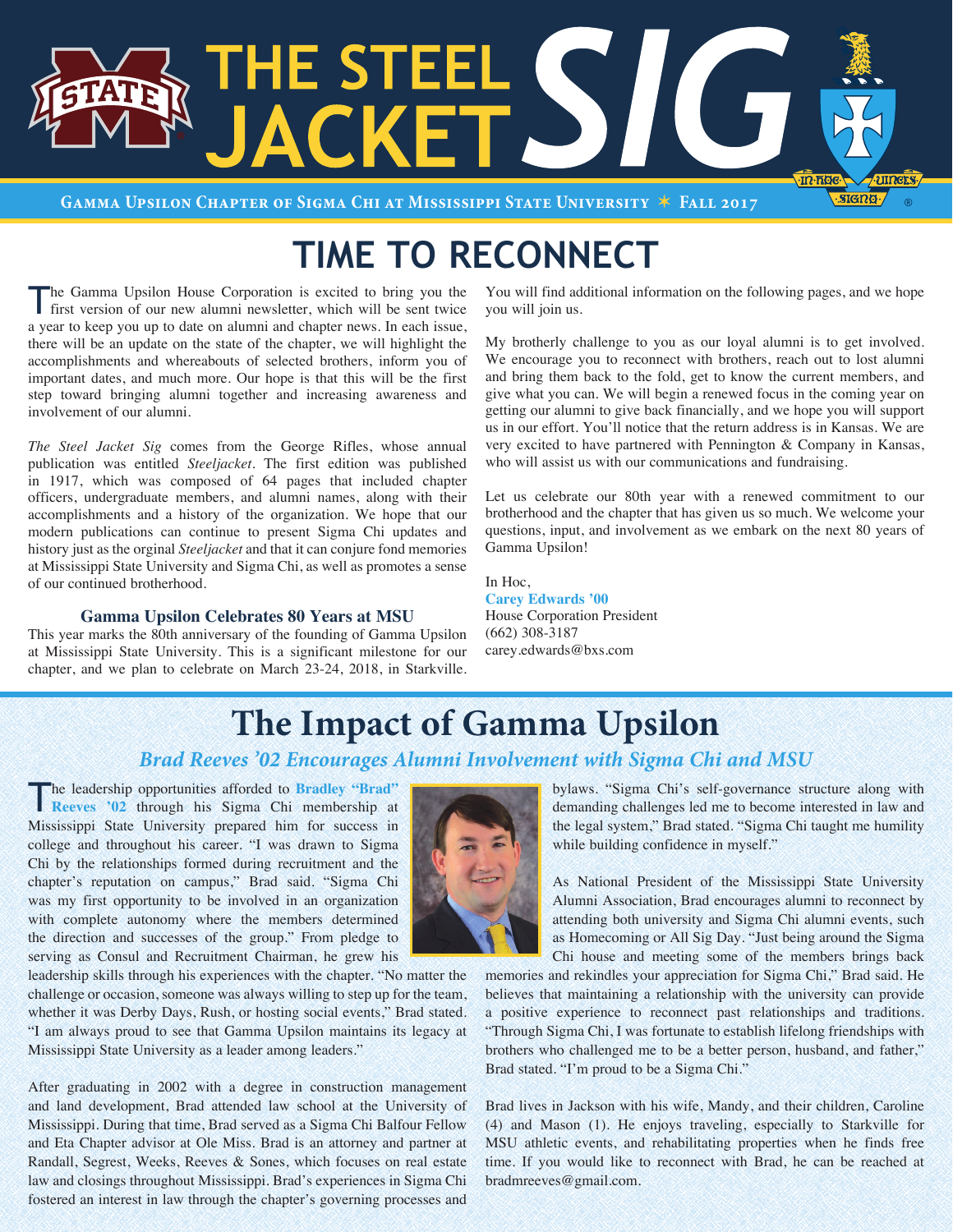

## The Leadership Behind the Brotherhood *Chapter Bids Farewell to Outgoing Chapter Advisor Kane Overstreet '99, Welcomes Charlie Winfield '94*

The chapter advisor role is a vital component in a chapter's overall success by presenting leadership and guidance to members. For more than 10 years, this role was filled by **Matthew** "**Kane" Overstreet '99**. His time as chapter advisor offered him a number of leadership experiences that have contributed to the chapter's accomplishments. Kane recalled memories of the 70th anniversary, Derby Days, chapter meetings, bid sessions, and watching members grow as men into adulthood. "Watching the brothers find their independence and strength as they prepared for life was remarkable," Kane stated. "I enjoyed witnessing brotherhood and relationships build throughout the years."

His successor, **Charles "Charlie" Winfield '94**, was excited to fill the position in 2015 and hopes to continue to guide members to uphold this tradition of excellence. "Through the transition, I tried to help the chapter by encouraging the active members to not only maintain respect for our chapter's history but also to strengthen their commitment to upholding the ideals of the fraternity," Charlie said. During his time as an undergraduate, Charlie served as Consul and Magister, which has prepared him to lead the chapter in their time of need. "Sigma Chi, like other fraternities, finds itself in a period of transition, through which it is modernizing its pledge program," Charlie stated. "I hope to continue to assist the



*Kane Overstreet '99*



*Charlie Winfield '94*

chapter, anticipate, respond, and overcome any challenges that might develop along the way."

Kane is confident that the new leadership will continue to the importance of academic excellence and university involvement. "My hope is that they will continue the tradition of producing great leaders," Kane said. "I want members to leave the university with close relationships and a love for the fraternity and its members."

Kane is thankful for his time as chapter advisor and believes in the chapter's ability to be prosperous. "Watching members grow and transform from boys to men was an absolute honor," Kane said. "I hope I was able to successfully show them what it means to live up to the Sigma Chi standards after graduating." Charlie anticipates the chapter's continual success and is certain that they will honor Sigma Chi's core values of friendship, justice, and learning. "Gamma Upsilon is blessed to have an outstanding group of young men," Charlie said. "The chapter leads the university's fraternities in both grades and charitable donations, and I know they will continue to accomplish great things at MSU." If you would like to contact Kane or Charlie, they can be reached at kane. overstreet@gmail.com and cwinfield@winfieldlawfirm.com.

## **WELCOME, NEW MEMBERS**

**Fisher Adkins** | *Nashville, Tenn.* **John Nix Arledge** | *Jackson, Miss.* **Luke Armstrong** | *Flowood, Miss.* **Andrew Berry** | *Madison, Miss.* **Jonathan Boone**\* | *Madison, Miss.* **Ethan Brewer** | *Cleveland, Miss.* **Robert Brown** | *Columbus, Miss.* **Peyton Case** | *Madison, Miss.* **Owen Childs** | *Ripley, Miss.* **Walker Clayton**\* | *Tupelo, Miss.* **Chase Coleman** | *Madison, Miss.* **Blake Collins** | *Madison, Miss.* **Carson Dargie** | *Germantown, Tenn.* **Daniel Darwin**\* | *Birmingham, Ala.* **Jack Davis** | *Flowood, Miss.* **Logan Dowell** | *Starkville, Miss.* **Ethan Evans** | *Madison, Miss.* **Dalton Ford** | *Columbus, Miss.* **JP Gathings** | *Jackson, Miss.* **Beau Goss** | *Memphis, Tenn.* **Tanner Graves**\* | *Yazoo City, Miss.* **RJ Green** | *Jackson, Miss.* **Charlie Greer** | *Tupelo, Miss.* **Thomas Guest**\* | *Madison, Miss.* **Jacob Haley** | *Birmingham, Ala.* **Cayson Hankins** | *Tupelo, Miss.*

**Hayden Hankins** | *Tupelo, Miss.* **Jack Hannon** | *Columbus, Miss.* **Harrison Hawkins** | *Tupelo, Miss.* **Peyton Haygood** | *Peachtree City, Ga.* **Drew Jackson**\* | *Starkville, Miss.* **John Jeffreys**\* | *Jackson, Miss.* **Max Kirchgessner** | *Gulf Breeze, Fla.* **Connor Martin** | *Birmingham, Ala.* **Reed McIntosh** | *Madison, Miss.* **Danny Morales** | *Oxford, Miss.* **Adam Noland** | *Clarksdale, Miss.* **Cody Oliver** | *Petal, Miss.* **Swayze Pillow**\* | *Greenwood, Miss.* **Jackson Prather** | *Augusta, Ga.* **William Purvis**\* | *Jackson, Miss.* **Grayson Quinn**\* | *Greenwood, Miss.*  **Noah Sasser**\* | *Harrisville, Miss.* **Tanner Scoville** | *Tupelo, Miss.* **Price Sessums**\* | *Ridgeland, Miss.* **Carson Sharp**\* | *Water Valley, Miss.* **Josh Stanford**\* | *Grenada, Miss.* **Ben Stanzell** | *Tupelo, Miss.* **Eiland Stebly**\* | *Biloxi, Miss.* **Reid Stevens** | *Starkville, Miss.*  **Tyner Swedenburg**\* | *Columbus, Miss.* **Powell Tabor** | *West Point, Miss.*

**Granlund Torjusen** | *Pascagoula, Miss.* **Ethan Utterback** | *Ocean Springs, Miss.* **Jack Vandevender**\* | *Shuqualak, Miss.* **Nolan Walker**\* | *Grenada, Miss.* **Robert Walker** | *West Point, Miss.* **Brad Wall** | *Ocean Springs, Miss.* **Reid Warren** | *Madison, Miss.* **Ross Weeden**\* | *Tupelo, Miss.* **Austin Williams** | *Ocean Springs, Miss.* **Spencer Williamson**\* | *Flora, Miss.* **Drew Wright** | *Tupelo, Miss.* **Luke Yarborough** | *Columbus, Miss.*



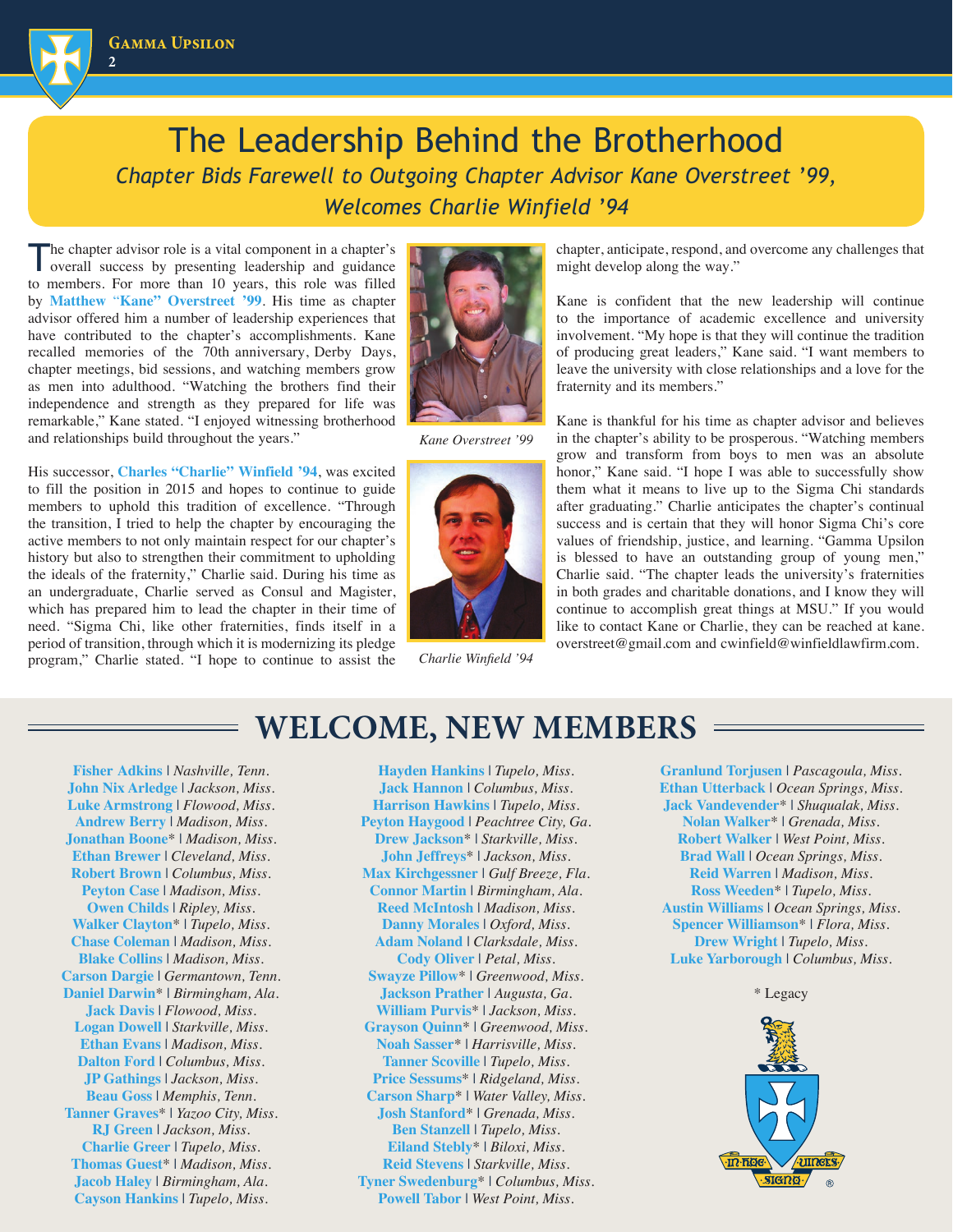**Sigma Chi**

**3**

## BROTHERS WORK TOGETHER TO STRENGTHEN GAMMA UPSILON LEGACY Chapter Recognized for Continued Excellence at Greek Workshop

Gamma Upsilon Chapter of Sigma Chi has enjoyed tremendous success over the last several months. Our philanthropic involvement, success in the classroom, and continued leadership have made Gamma Upsilon Chapter not only the premier fraternity at Mississippi State University, but one of the best Sigma Chi chapters.

### **ACADEMIC EXCELLENCE**

In the spring semester, Gamma Upsilon Chapter achieved a 3.34 cumulative GPA, the chapter has had the highest GPA at the university for six of the last nine semesters. The

chapter house provides a number of convenient amenities that contribute to our members' success, including a printer and various study spaces.

### **PHILANTHROPICALLY FOCUSED**

A crown achievement of Gamma Upsilon Chapter is our annual Derby Days, which is one of the most widely participated in philanthropic events at the university. This year, we donated \$92,000 to the Catch-A-Dream Foundation, which provides once-in-a-lifetime hunting and fishing experiences for children with life-threatening illnesses. We were blessed to have Catch-A-Dream child, Julia, and her family in attendance for the final event, which was attended by more than 3,000 students, parents, and members of the Starkville community.



which was the second highest among *Derby Daddy Andrew Walker '17 (left) and Consul Ben*  Interfraternity Council fraternities. However, *Sellers '18 (right) present a check to Dr. Marty Brunson, CEO of the Catch-A-Dream Foundation, and Catch-A-Dream child, Julia, and her parents.*

### **CHAPTER ACCOLADES**

During the summer, the chapter sent representatives to both Grand Chapter in Providence, R.I., and Balfour Leadership Training Workshop in Bowling Green, Ohio. At Balfour, the chapter was honored to receive the Peterson Award, which is the highest award presented to chapters by the national fraternity. We were also recognized as a Legion of Honor chapter for our high academic achievements and were one of only six chapters nationwide that received both honors in 2016 and 2017.

### **ALUMNI SUPPORT KEY TO UNDERGRADUATE SUCCESS**

Some of our extraordinary members have

had a number of notable successes. Our past Consul, **John Wesley Williamson '17**, was voted the IFC President of the Year and Mr. Mississippi State University, while **Layton Little '19** serves as the student association vice president. Gamma Upsilon Chapter has a successful reputation at the university, and the members are very proud of that standing and are committed to continuing that tradition. We thank alumni for their continued support and encourage you to stop by the house to meet our dedicated members.

In Hoc, **Ben Sellers '18** Consul (228) 669-9822 | gammaupsilonconsul@gmail.com



*Brothers at the Balfour Leadership Training Workshop in July 2017. From left: Tolar Purvis '19, Ben Sellers '18, Patrick Mallory '19, 70th Grand Consul Tommy Geddings '85, Will McGhee '18, and Miles Huff '18.* 



*Brothers at the Grand Chapter in June. From left: Scott Ross '82, Miles Huff '18, Robert McRaney '56 and his wife, Samantha McRaney, Murry Falkner '19, Ben Sellers '18, and Grand Praetor Tony Thompson '92. Scott Ross and Robert McRaney were awarded the Significant Sig award.*

## **Remembering Justin Cobb '97 and Brent Cobb '98**

J**ustin Cobb '97** and **Brent Cobb '98**, sons of Betsy and **Leonard Cobb '70**, entered Chapter Eternal within a month of each other. Justin died September 9, 2017, while jogging in his hometown of Meridian. His brother, Brent, died September 29, 2017, in a car accident while driving his family to visit his in-laws.

The strong arms of Sigma Chi are around Leonard and his family. Gamma Upsilon lost two men who exemplified the Jordan Standard and who carried their love of Sigma Chi and Mississippi State with them long after graduation. In the coming months, the chapter will announce ways that brothers may honor Justin and Brent. Until then, please pray for Justin's wife, Holli, and their two boys. Remember in prayer Brent's wife, Catherine, and their two sons. To Leonard and Betsy, the men of Sigma Chi offer our deepest sympathy and admiration for the men they raised. We give all honor to their names.



*The late Justin Cobb '97 with his wife and children.*



*The late Brent Cobb '98 with his wife and children.*